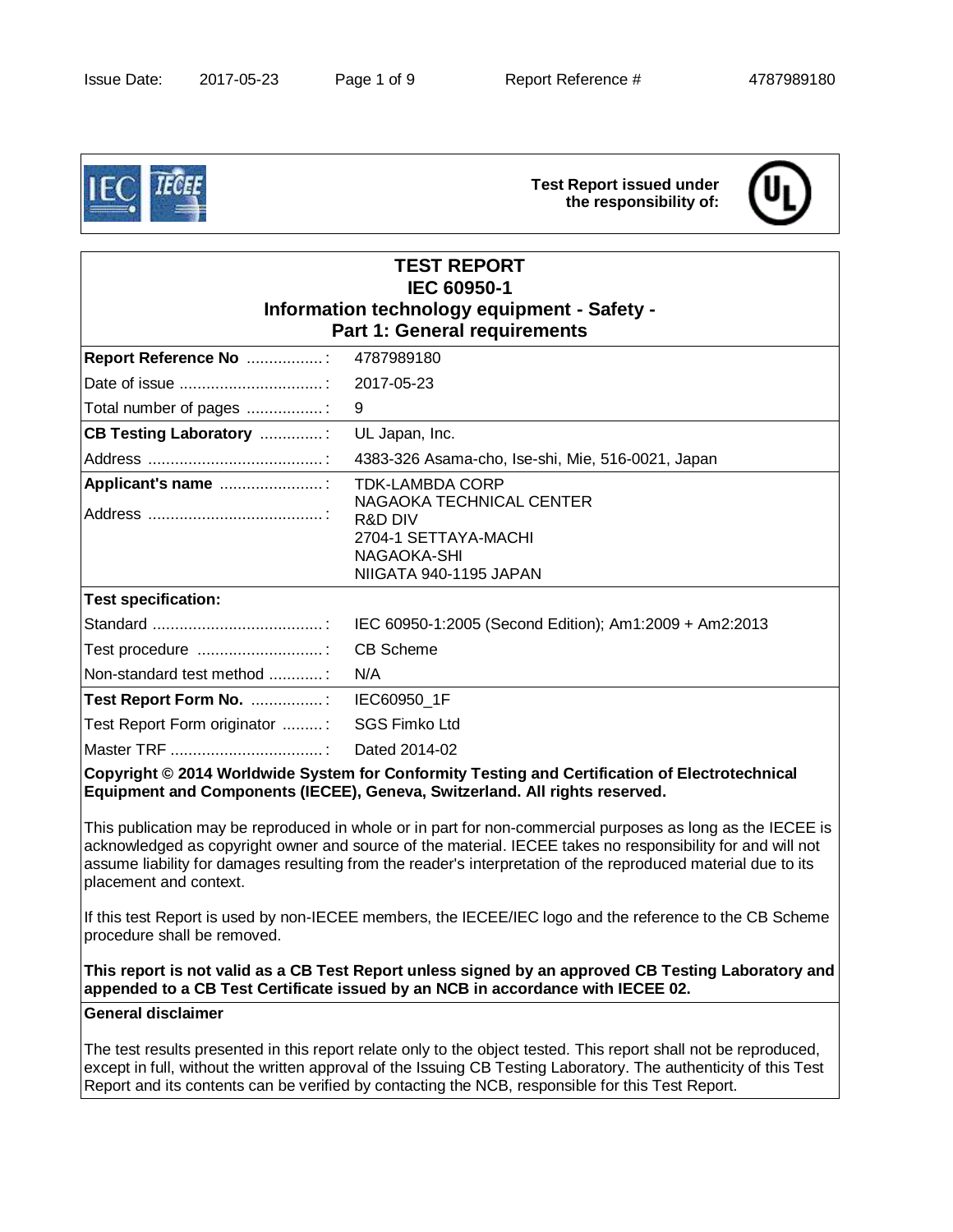| Test item description : | <b>Switching Power Supply</b>                                                                                                                                  |  |  |
|-------------------------|----------------------------------------------------------------------------------------------------------------------------------------------------------------|--|--|
|                         | <b>TDK</b> ·Lambda                                                                                                                                             |  |  |
| IManufacturer           | <b>TDK-LAMBDA CORP</b><br>NAGAOKA TECHNICAL CENTER<br>R&D DIV<br>2704-1 SETTAYA-MACHI<br>NAGAOKA-SHI<br>NIIGATA 940-1195 JAPAN                                 |  |  |
| Model/Type reference    | 1) CN100A24-xyza 2) CN50A24-xyza<br>$(x = 5, 12, 15, 24$ denotes output voltage, $y = r''$ or blank,<br>$z = "LT", "CO", "LTCO"$ or blank, $a = "T"$ or blank) |  |  |
|                         | Input:<br>1) 14.4-36Vdc, 11.0A 2) 14.4-36Vdc, 5.5A                                                                                                             |  |  |
|                         | Output:<br>5Vdc, 20A 2) 5Vdc, 10A<br>1)<br>12Vdc, 8.4A<br>12Vdc, 4.2A<br>15Vdc, 6.7A<br>15Vdc, 3.4A<br>24Vdc, 4.2A<br>24Vdc, 2.1A                              |  |  |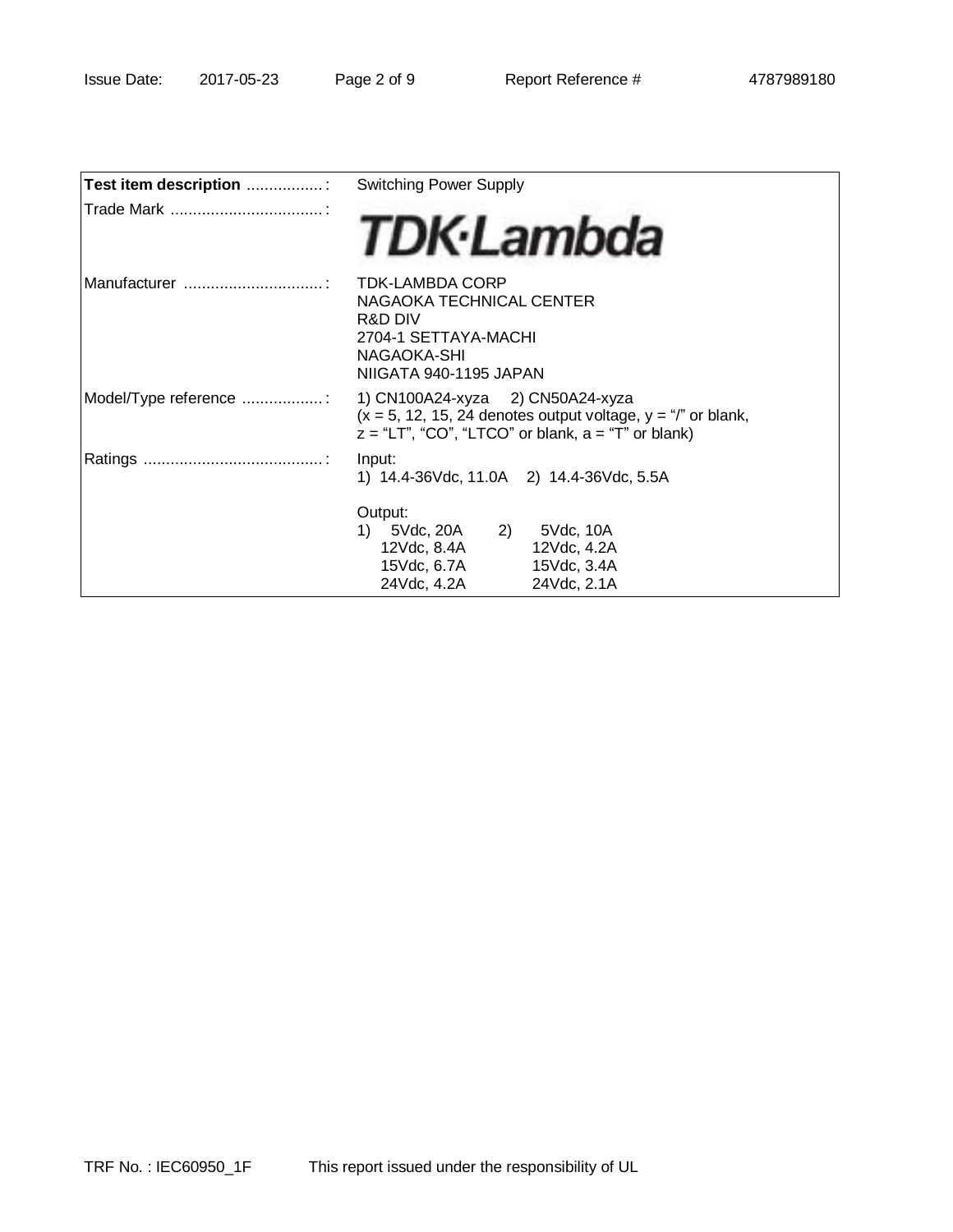| Testing procedure and testing location: |                                                           |                                                                      |                               |  |
|-----------------------------------------|-----------------------------------------------------------|----------------------------------------------------------------------|-------------------------------|--|
| [x]                                     | <b>CB Testing Laboratory</b>                              | UL Japan, Inc. 4383-326 Asama-cho, Ise-shi, Mie, 516-<br>0021, Japan |                               |  |
|                                         | Testing location / address :                              |                                                                      |                               |  |
| $\Box$                                  | <b>Associated CB Test Laboratory</b>                      |                                                                      |                               |  |
|                                         | Testing location / address :                              |                                                                      |                               |  |
|                                         | Tested by (name + signature) : Ayano Matsumoto,           | Project Handler                                                      | A. Matsumoto<br>TetsuoIwasaki |  |
|                                         | Approved by (name + signature) : Tetsuo Iwasaki, Reviewer |                                                                      |                               |  |
| $\Box$                                  | <b>Testing Procedure: TMP/CTF</b><br>Stage 1              |                                                                      |                               |  |
|                                         | Testing location / address :                              |                                                                      |                               |  |
|                                         | Tested by (name + signature) :                            |                                                                      |                               |  |
|                                         | Approved by (name + signature):                           |                                                                      |                               |  |
| $\Box$                                  | <b>Testing Procedure: WMT/CTF</b><br>Stage 2              |                                                                      |                               |  |
|                                         | Testing location / address :                              |                                                                      |                               |  |
|                                         | Tested by (name + signature) :                            |                                                                      |                               |  |
|                                         | Witnessed by (name + signature):                          |                                                                      |                               |  |
|                                         | Approved by (name + signature)  :                         |                                                                      |                               |  |
| $\Box$                                  | <b>Testing Procedure: SMT/CTF</b><br>Stage 3 or 4         |                                                                      |                               |  |
|                                         | Testing location / address :                              |                                                                      |                               |  |
|                                         | Tested by (name + signature) :                            |                                                                      |                               |  |
|                                         | Approved by (name + signature):                           |                                                                      |                               |  |
|                                         | Supervised by (name + signature) :                        |                                                                      |                               |  |
| $\Box$                                  | <b>Testing Procedure: RMT</b>                             |                                                                      |                               |  |
|                                         | Testing location / address :                              |                                                                      |                               |  |
|                                         | Tested by (name + signature) :                            |                                                                      |                               |  |
|                                         | Approved by (name + signature):                           |                                                                      |                               |  |
|                                         | Supervised by (name + signature) :                        |                                                                      |                               |  |

# **List of Attachments**

National Differences ( 0 pages) Enclosures ( 2 pages)

**Summary Of Testing** No tests were conducted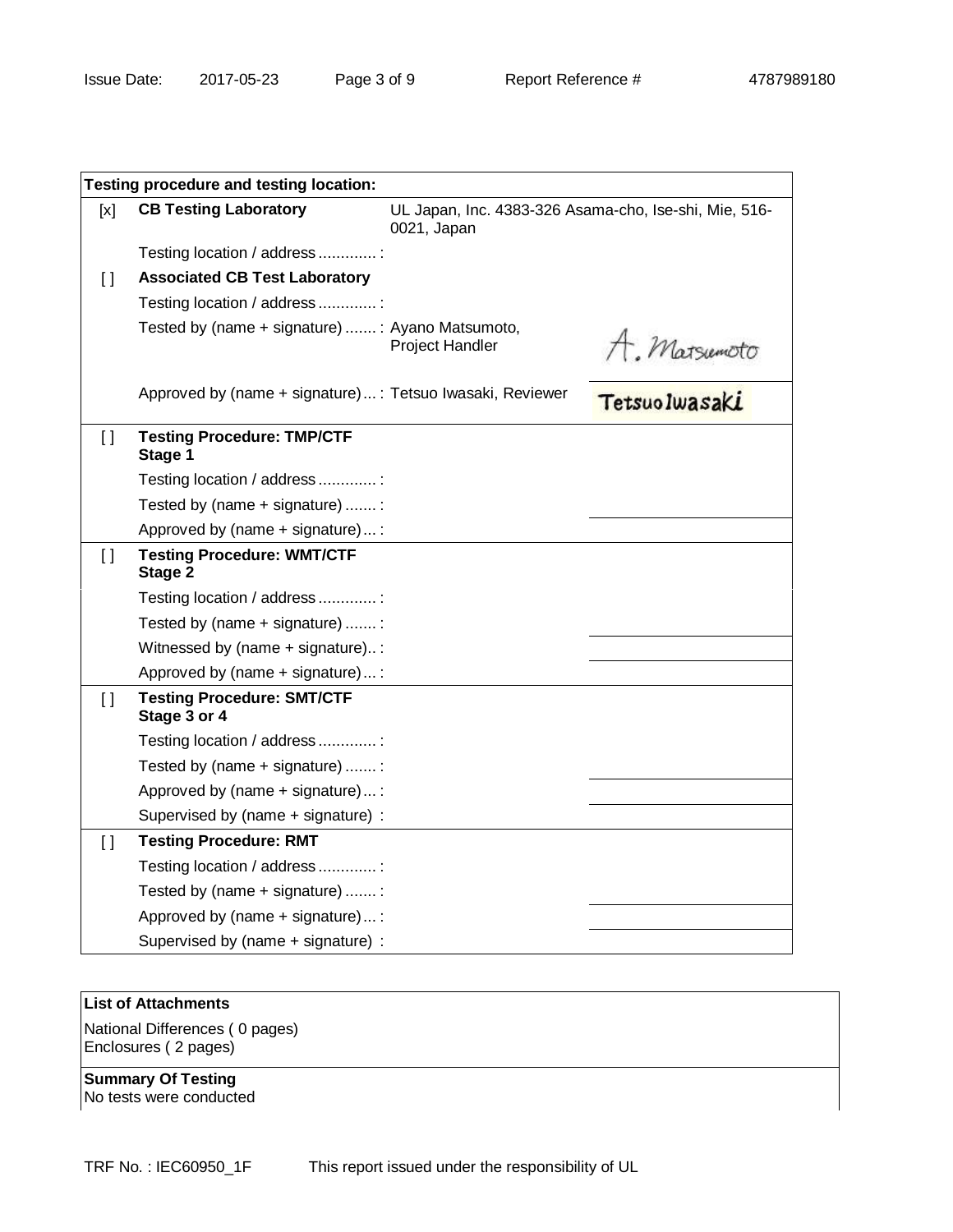#### **Summary of Compliance with National Differences:**

Countries outside the CB Scheme membership may also accept this report.

List of countries addressed: AR, AT, AU, BE, BY, CA, CH, CN, CZ, DE, DK, ES, EU, FI, FR, GB, HU, IL, IT, JP, KR, MY, NL, NO, NZ, PL, RS, RU, SA, SE, SG, SI, SK, TR, UA, US

The product fulfills the requirements of: EN 60950-1:2006 + A1:2010 + A11:2009 + A12:2011 + A2:2013

**Copy of Marking Plate** - Refer to Enclosure titled Marking Plate for copy.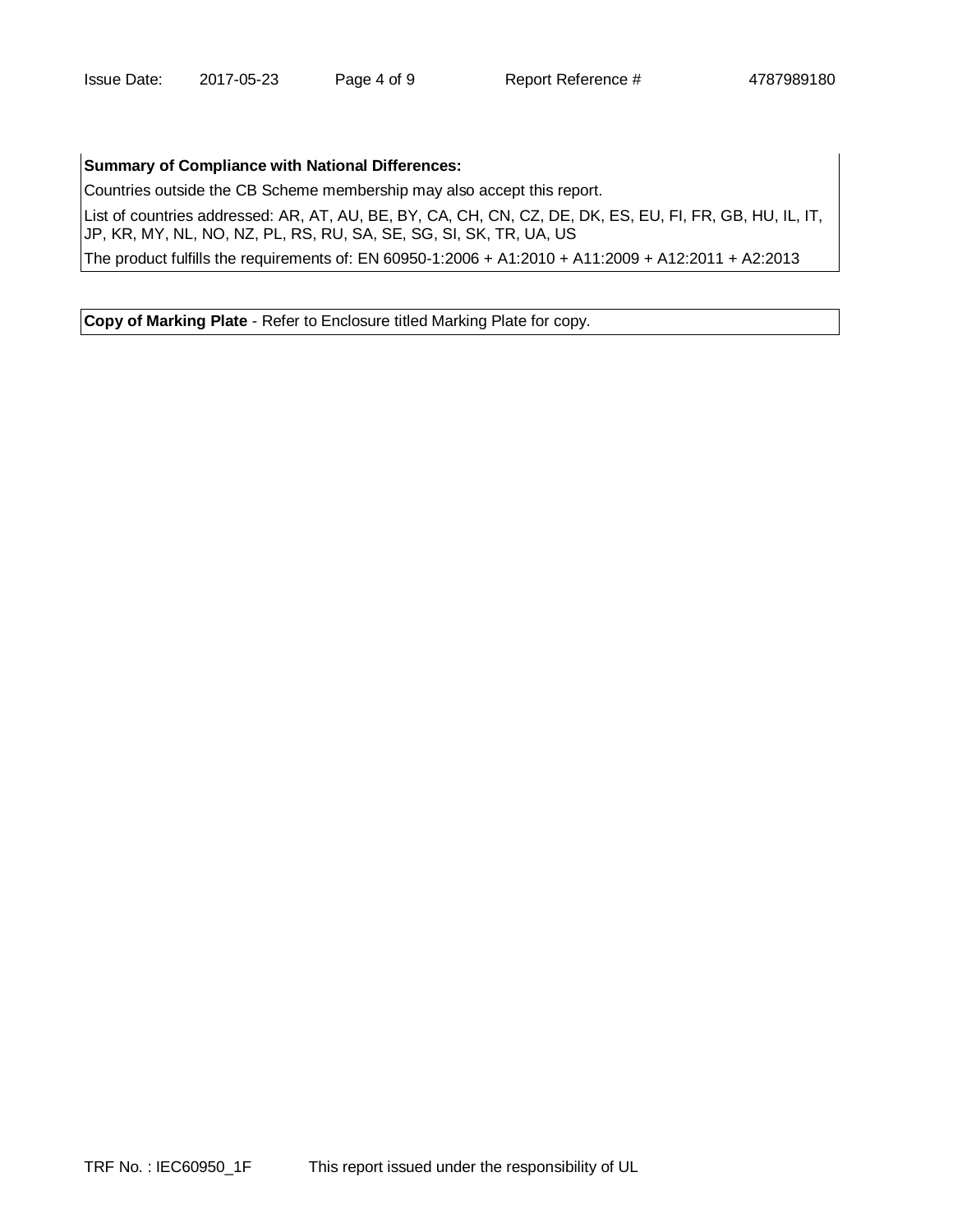| Test item particulars :                                                                                                                                                                                                                                                 |                                     |  |  |  |
|-------------------------------------------------------------------------------------------------------------------------------------------------------------------------------------------------------------------------------------------------------------------------|-------------------------------------|--|--|--|
|                                                                                                                                                                                                                                                                         | for building-in                     |  |  |  |
|                                                                                                                                                                                                                                                                         | not directly connected to the mains |  |  |  |
|                                                                                                                                                                                                                                                                         | continuous                          |  |  |  |
|                                                                                                                                                                                                                                                                         | N/A                                 |  |  |  |
| Over voltage category (OVC)                                                                                                                                                                                                                                             | <b>OVC II</b>                       |  |  |  |
| Mains supply tolerance (%) or absolute mains supply                                                                                                                                                                                                                     | N/A                                 |  |  |  |
| Tested for IT power systems                                                                                                                                                                                                                                             | No                                  |  |  |  |
| IT testing, phase-phase voltage (V)                                                                                                                                                                                                                                     | N/A                                 |  |  |  |
|                                                                                                                                                                                                                                                                         | Not classified                      |  |  |  |
| Considered current rating of protective device as part<br>of the building installation (A)                                                                                                                                                                              | N/A                                 |  |  |  |
|                                                                                                                                                                                                                                                                         | PD <sub>2</sub>                     |  |  |  |
|                                                                                                                                                                                                                                                                         | Not rated, indoor use only          |  |  |  |
|                                                                                                                                                                                                                                                                         | ≤ 2000 $m$                          |  |  |  |
| Altitude of test laboratory (m)                                                                                                                                                                                                                                         | $< 2000 \text{ m}$                  |  |  |  |
|                                                                                                                                                                                                                                                                         | $0.1$ (approx.)                     |  |  |  |
| Possible test case verdicts:                                                                                                                                                                                                                                            |                                     |  |  |  |
| - test case does not apply to the test object                                                                                                                                                                                                                           | N/A                                 |  |  |  |
| - test object does meet the requirement                                                                                                                                                                                                                                 | P(Pass)                             |  |  |  |
| - test object does not meet the requirement                                                                                                                                                                                                                             | F(Fail)                             |  |  |  |
| Testing:                                                                                                                                                                                                                                                                |                                     |  |  |  |
| Date(s) of receipt of test item                                                                                                                                                                                                                                         | N/A                                 |  |  |  |
| Date(s) of Performance of tests                                                                                                                                                                                                                                         | N/A                                 |  |  |  |
| <b>General remarks:</b>                                                                                                                                                                                                                                                 |                                     |  |  |  |
| "(see Enclosure #)" refers to additional information appended to the report.<br>"(see appended table)" refers to a table appended to the report.<br>Throughout this report a point is used as the decimal separator.                                                    |                                     |  |  |  |
| Manufacturer's Declaration per Sub Clause 4.2.5 of IECEE 02:                                                                                                                                                                                                            |                                     |  |  |  |
|                                                                                                                                                                                                                                                                         |                                     |  |  |  |
| The application for obtaining a CB Test Certificate includes more than one factory and a<br>Yes<br>declaration from the Manufacturer stating that the sample(s) submitted for evaluation is (are)<br>representative of the products from each factory has been provided |                                     |  |  |  |
| When differences exist, they shall be identified in the General Product Information section.                                                                                                                                                                            |                                     |  |  |  |
| Name and address of Factory(ies):<br><b>TDK-LAMBDA CORP</b>                                                                                                                                                                                                             | 2704-1 SETTAYA-MACHI                |  |  |  |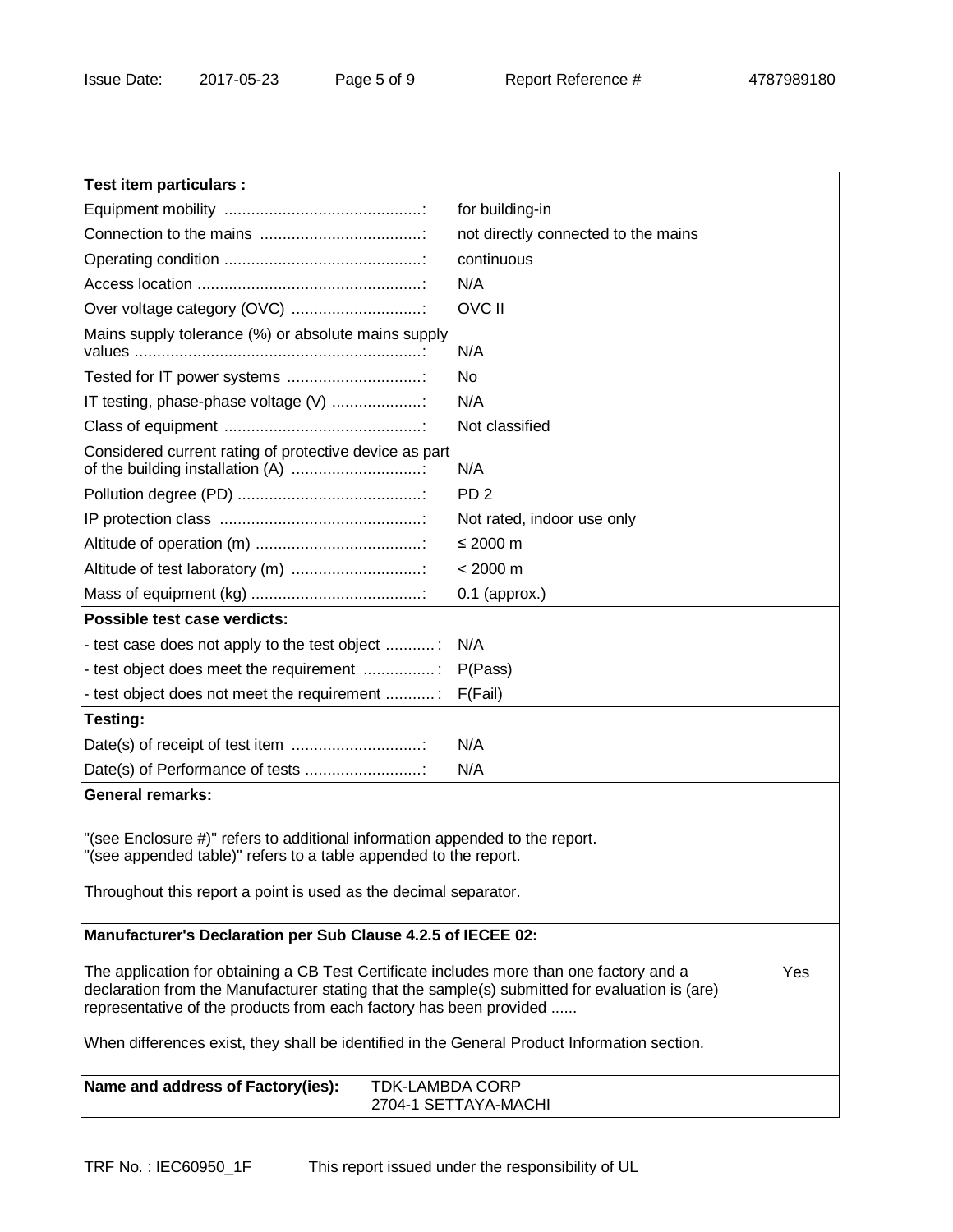NAGAOKA-SHI NIIGATA-KEN 940-1195 JAPAN

TDK-LAMBDA MALAYSIA SDN BHD PLO33 KAWASAN PERINDUSTRIAN SENAI 81400 SENAI MALAYSIA

TDK-LAMBDA MALAYSIA SDN BHD LOT 2 & 3, BATU 9 3/4 KAWASAN PERINDUSTRIAN BANDAR BARU JAYA GADING 26070 KUANTAN MALAYSIA

WUXI TDK-LAMBDA ELECTRONICS CO LTD NO 6 XING CHUANG ER LU WUXI JIANGSU 214028 CHINA

## **GENERAL PRODUCT INFORMATION:**

#### **Report Summary**

This report is only valid in conjunction with CB Test Report Ref. No. 4786910624-1, including CB Test Report Ref. No. 4787853163 (Amendment 1).

Amendment 2 covers following modification:

- Addition of Model with suffix "T".

- Revise definition of suffix for Model Name

[From]  $x = 5$ , 12, 15, 24 for output voltage,  $y = /$  or blank,  $z = LT$ , CO, LTCO or blank

[To]  $x = 5$ , 12, 15, 24 denotes output voltage,  $y = r''$  or blank,  $z = rT''$ , "CO", "LTCO" or blank,  $a = rT''$  or blank

No tests were considered necessary on models with suffix "T" because of similarity in construction to previously evaluated units.

#### **Product Description**

The product tested is built-in type DC-DC Switching Power supply for use in office environment.

Access to the product by operator shall be prevented by final application.

Aluminum base single layer PCB plate is used for mounting power components and external heatsink. In order to maintain SELV output, the baseplate must be protectively earthed by final application.

The product has been assessed under the assumption that the d.c. input is not isolated from a.c. mains up to 115Vac. For d.c. input derived from a.c. mains above 115Vac up to 250Vac, suitable isolation shall be provided by final application.

Installation requires following external components.

- Input Fuse, rated 250V, 15A (for CN100A24-x, CN100A24-x/LT), rated 250V, 8A (for CN50A24-x, CN50A24-x/LT)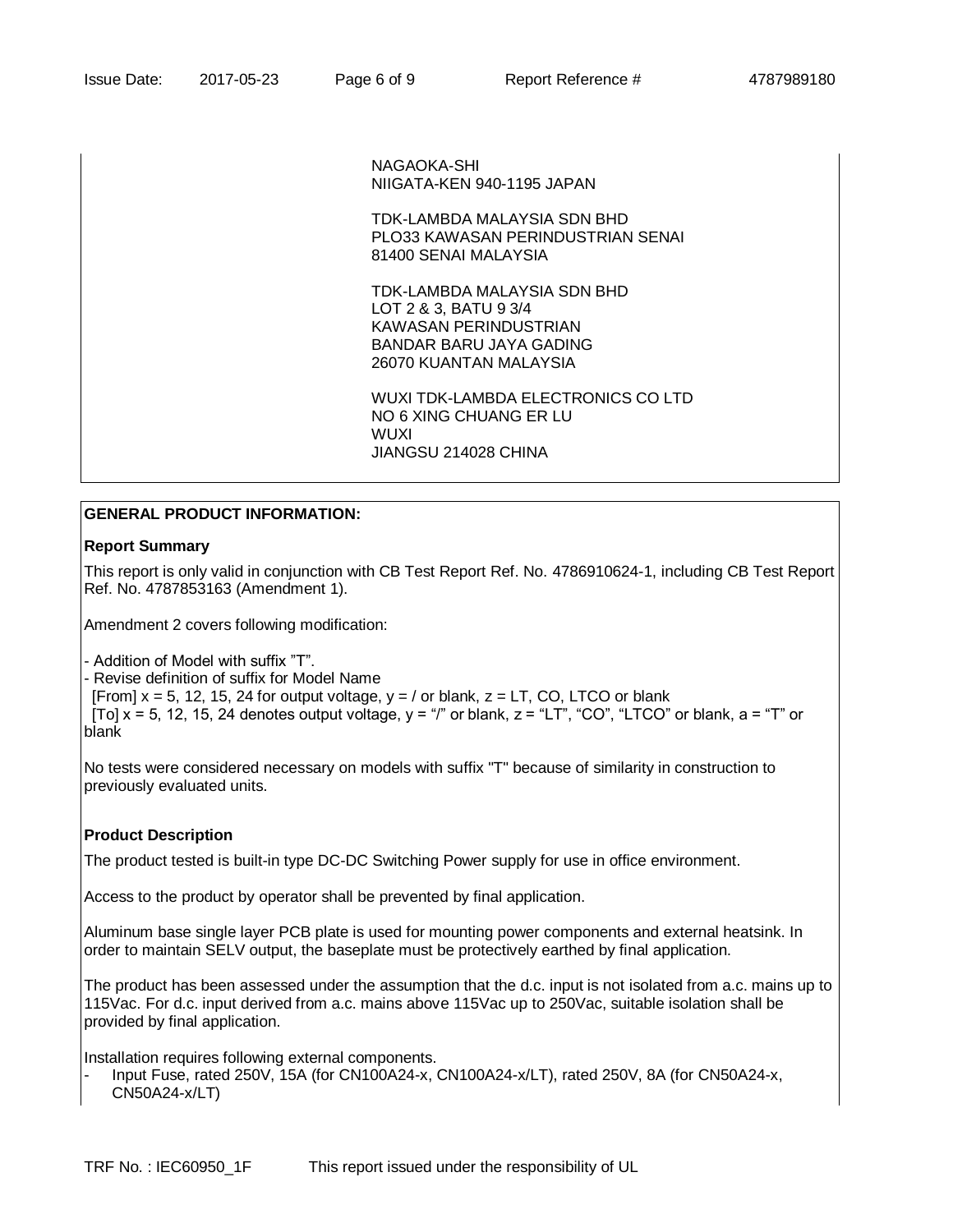- Electrolytic Capacitor(s) for the rectifying circuits of primary
- Smoothing electrolytic capacitor(s) for output circuits
- Heatsink (to be secured on the product)

Relevant tests were performed in the most severe condition allowed by the installation instruction. The outputs were operated at rated load.

## **Model Differences**

| Model<br>Function                            | CN100A24-5<br>CN100A24-5/LT                            | CN100A24-12<br>CN100A24-12/LT               | CN100A24-15<br>CN100A24-15/LT                   | CN100A24-24<br>CN100A24-24/LT    |
|----------------------------------------------|--------------------------------------------------------|---------------------------------------------|-------------------------------------------------|----------------------------------|
| Output Voltage /<br>Current                  | 5Vdc / 20A                                             | 12Vdc / 8.4A,                               | 15Vdc / 6.7A                                    | 24Vdc / 4.2A                     |
| Output Voltage<br>range                      | $-10\%$ , $+20\%$<br>$(4.5 \text{Vdc} - 6 \text{Vdc})$ | $±10\% (10.8 \text{Vdc} -$<br>$13.2$ $Vdc)$ | $\pm$ 10% (13.5Vdc -<br>$16.5$ $\forall$ dc $)$ | $\pm$ 10% (21.6Vdc -<br>26.4Vdc) |
| Main<br>Transformer<br>(reinforced)          | T102 with control<br>winding of FET                    | T102                                        | T102                                            | T102                             |
| T1<br>Control<br>Transformer<br>(reinforced) |                                                        | --                                          | $\sim$                                          | --                               |
| Max. output<br>power                         | 100W                                                   | 100.8W                                      | 100.5W                                          | 100.8W                           |

| Model<br>Function                      | CN50A24-5<br>CN50A24-5/LT                              | CN50A24-12<br>CN50A24-12/LT           | CN50A24-15<br>CN50A24-15/LT          | CN50A24-24<br>CN50A24-24/LT                   |
|----------------------------------------|--------------------------------------------------------|---------------------------------------|--------------------------------------|-----------------------------------------------|
| Output Voltage /<br>Current            | 5Vdc / 10A                                             | 12Vdc / 4.2A.                         | 15Vdc / 3.4A                         | 24Vdc / 2.1A                                  |
| Output Voltage<br>range                | $-10\%$ , $+20\%$<br>$(4.5 \text{Vdc} - 6 \text{Vdc})$ | $±10\% (10.8$ Vdc -<br>$13.2$ $Vdc$ ) | $\pm$ 10% (13.5Vdc -<br>$16.5$ $Vdc$ | $±10\%$ (21.6Vdc -<br>$26.4$ $\forall$ dc $)$ |
| Main<br>Transformer<br>(reinforced)    | T102 with control<br>winding of FET                    | T102                                  | T102                                 | T102                                          |
| Control<br>Transformer<br>(reinforced) | Τ1                                                     | ш'n.                                  | $\sim$                               | <b>Harry</b>                                  |
| Max. output<br>power                   | 50W                                                    | 50.4W                                 | 51W                                  | 50.4W                                         |

Differences between the models with and without the suffix ' /LT'

They are identical except for followings. - model name

- inductors (L1, L2).

- pattern layout for Inductors (L1, L2)

Definition of variable(s): Variable: Range of variable: Content: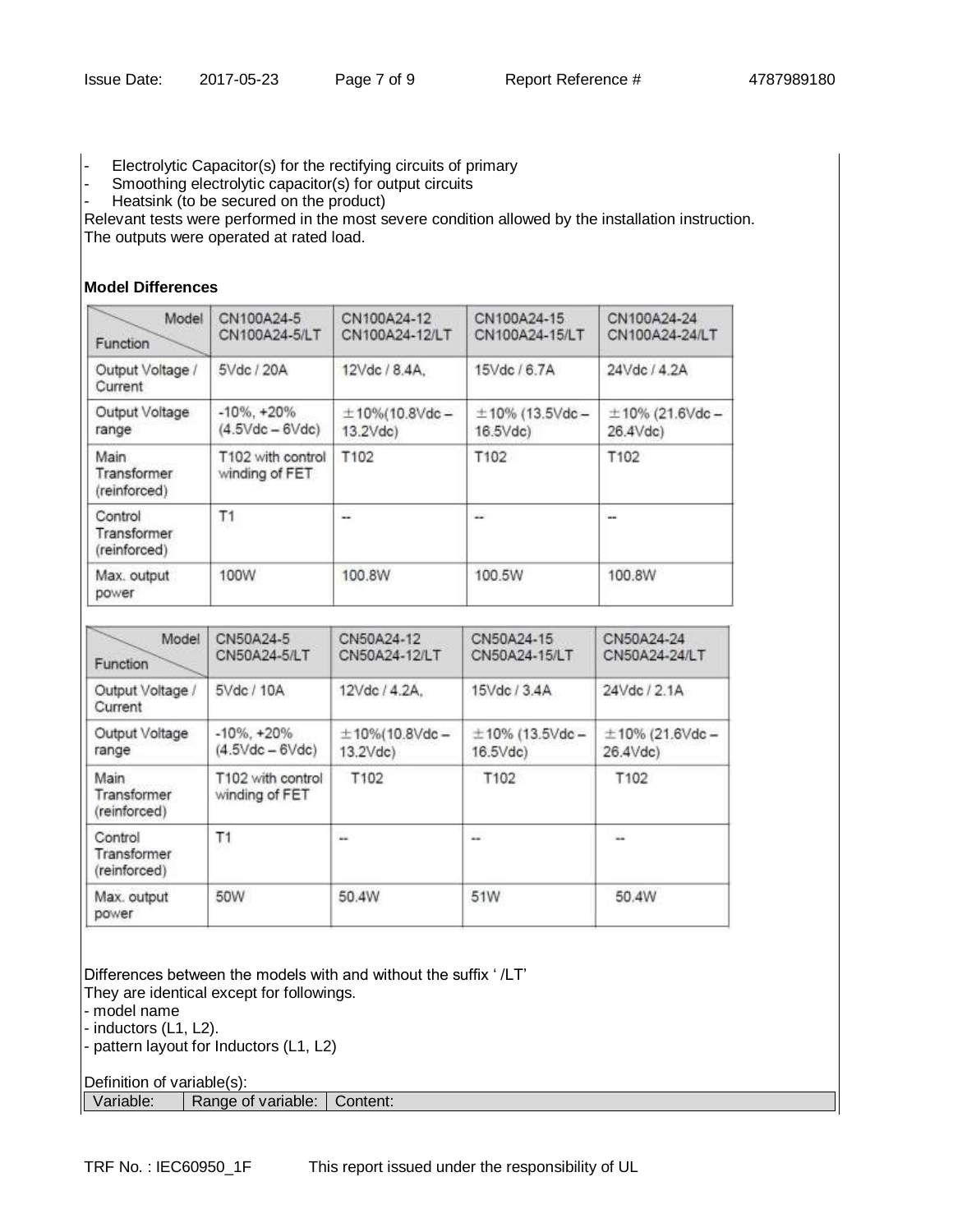|   | 5, 12, 15, 24            | Output voltage                                                                                                                                                                                                       |
|---|--------------------------|----------------------------------------------------------------------------------------------------------------------------------------------------------------------------------------------------------------------|
|   | or blank                 | Separator                                                                                                                                                                                                            |
|   | LT, CO, LTCO or<br>blank | LT: Inductors (L1, L2), type LQH32PN101MN0L provided instead of<br>type CY3H-101-DLS. Pattern layout for Inductors is also different.<br>CO: PCBs coated with "Humi Seal 1B58LU-60"<br>LTCO: "LT" + "CO" (see above) |
| а | T or blank               | T: No threads in the corner.                                                                                                                                                                                         |

## **Additional Information**

Abbreviations used in the report.

- built-in application: B/I

In addition, following National Differences were considered:

- Russian Federation (RU)\*\*,
- Turkey (TR)\*\*.

- Serbia (RS)\*\*

Note) \*\*: Only Group Differences.

## **Technical Considerations**

- The product was submitted and evaluated for use at the maximum ambient temperature (Tma) permitted by the manufacturer's specification of: 100°C at the baseplate PCB
- The product was investigated to the following additional standards: EN 60950-1:2006 + A11:2009 + A1:2010 + A12:2011 + A2:2013 (which includes all European national differences, including those specified in this test report).

## **Engineering Conditions of Acceptability**

When installed in an end-product, consideration must be given to the following:

- The end-product Electric Strength Test is to be based upon a maximum working voltage of: max working voltage: 288Vpeak, 75Vrms (pri-sec, for CN100A24)
- The following secondary output circuits are SELV: All output
- The power supply terminals and/or connectors are: Suitable for factory wiring only
- The investigated Pollution Degree is: 2
- Proper bonding to the end-product main protective earthing termination is: Required
- An investigation of the protective bonding terminals has: Not been conducted